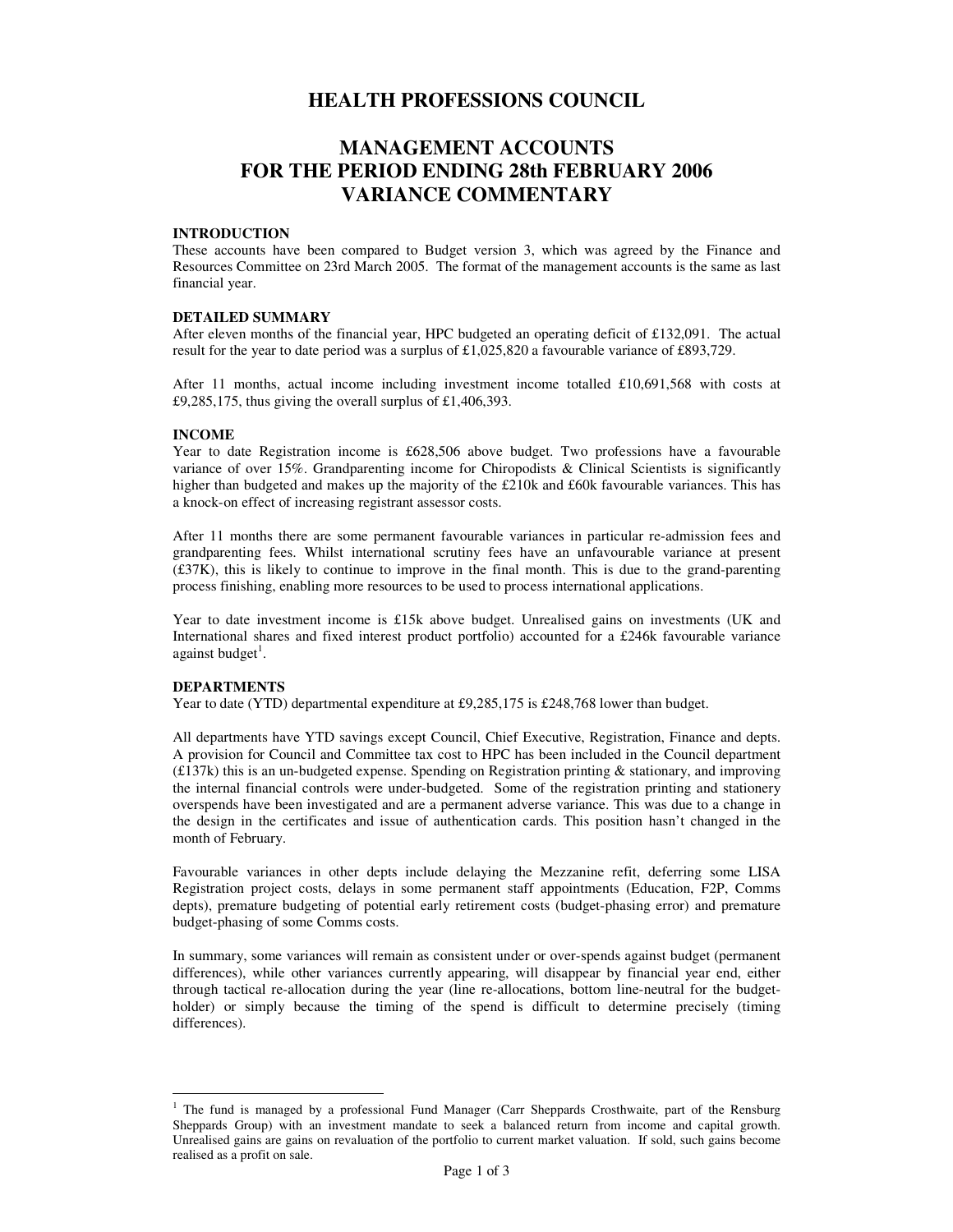#### **OVERHEADS**

The "Overhead Total" schedule provides a breakdown of HPC-wide costs by type of cost, rather than by department. Overall YTD Payroll costs are £40k below budget. This reflects the delays in some permanent appointments compared to budget and delays in potential early retirement costs occurring. Delays in permanent staff hires typically impact salary, national insurance and staff recruitment costs.

Staff Travelling and Subsistence costs are £58k under-spend against budget on a YTD basis. The delays in hiring additional Education staff are reflected in reduced travel costs.

Council and Committee costs are £54k under-spent against budget. Likely reasons are a lower than expected meeting attendance rate and delays in some expense claims made, compared to budget. These favourable variances are offset by additional training expenditure.

Property Services costs are £2k below budget. Most of this is explained by the recent decision to delay the commencement of the planned Mezzanine refit beyond March 2006. Instead, the £35k under-spend will be spent in the next few months on 22-26 Stannary St basic refit to ease current office space pressures. The main 22-26 Stannary St refit has been planned to commence from September 2006. Some minor work has been carried out in 22-26 Stannary St and represents the adverse variance of 19k in repairs and maintenance.

Office Services costs are £70k below budget, mainly in the cost areas of room hire and postage. There are some permanent favourable variances within the postage budget and room hire.

Computer Services costs are £109k below budget. This is largely in deferment of LISA Registration system enhancements (project dependencies) and a change in the pattern of how Digital Steps Ltd bills HPC (was upfront, now altered to progress-billing). By the end of the financial year the budget for software systems will be fully spent (timing difference). The over-spend in Internet Maintenance is partly offset by Disaster Contingency (DC) plan under-spends. The Disaster Contingency actual costs are less than budgeted.

Communications costs are £174k under-spent against budget. About £15k of this favourable variance is delayed spending on 2005 Annual Report production & distribution. The Annual Report delays reflect delays in producing and publishing the annual financial statements (a key section in the Annual Report), compared to budget-phasing. Within Communications there are some permanent favourable variances.

The £248k under-spend against budget for Partners is mainly due to lower actual recruitment and training costs for partners and less approval visits to date than budgeted. These favourable variances are offset by overspends in registration assessors which reflect the increase in grandparenting and international scrutiny fees across the year.

The £370k over-spend against budget includes £266k Kingsley Napley<sup>2</sup> legal expenses under-budgeted (the annual budget also likely to be under-budgeted by an even larger amount). This is offset by a £129k under-spend for legal advice from Bircham Dyson Bell. Other overspends are £255k Other Professional Fees (Council Election costs under-budgeted and Baker Tilly Fraud/Internal Controlrelated Audit work) and £22k Pension Administration costs (delays in obtaining a budgeted refund on the legacy closed pension fund to offset the pension management cost). Professional Liaison Groups are currently £60k under spent. This is a permanent difference.

#### **BALANCE SHEET**

 $\overline{a}$ 

Net Assets since 1 April are up £1,176k; comprising a £911k increase in fixed asset cost (mostly acquisition of the 22-26 Stannary St building and some disposals of computer equipment), decrease in Working Capital of £13k and a decrease in deferred income of £398k.

The decrease in Working Capital of £13k comprised an increase in cash balances of £109k, increase in creditors of £54k and a decrease in debtors and prepayments of £67k.

The Net Assets balance of £1,919k is represented by the Capital Grant Receivable (being progressively released to the Income and Expenditure Account) of £126k, Accumulated Funds of £1,794k (£387k at the beginning of the financial year plus the 1,406k net surplus for the year to date).

 $2$  The legal firm HPC uses for Fitness to Practice cases